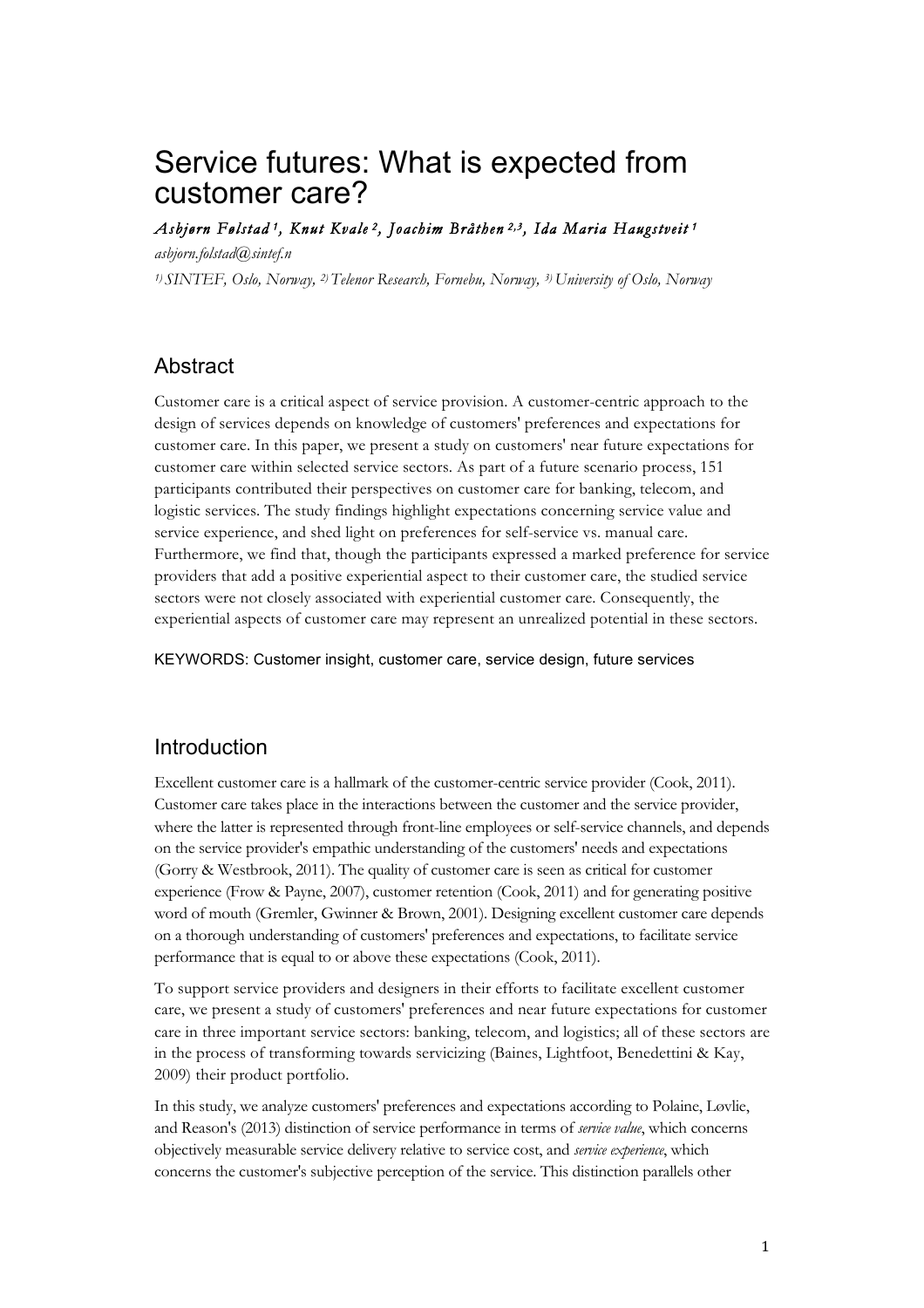frameworks that may be used to explore service performance, such as that of *service value* and *satisfaction* in the field of service research (Cronin, Brady & Hult, 2000) and *effectiveness* and *efficiency* vs. *satisfaction* in the field of human-centric design (Maguire, 2001). We chose the framework of Polaine et al. (2013) to ground our findings specifically in the field of service design.

The study contributes insight that is of relevance for the design of near future services in these service areas. It also contributes to our general knowledge of customer preferences and expectations for near future customer care.

# **Background**

## *Customer care*

Customer care is understood as customer service provided on the basis of a thorough understanding of customer needs and preferences (Gorry & Westbrook, 2011). Critical aspects of customer care, studied in the fields of service research and service design, include interpersonal relationships between customers and employees (Gremler et al., 2001), perceived characteristics of self-service solutions that lead to customer satisfaction and dissatisfaction (Meuter, Ostrom, Roundtree & Bitner, 2000) and the importance of the right clues provided by the service provider to build the desired customer experience (Berry, Carbone & Haeckel, 2002). The customer-centric organization needed for excellent customer care has been studied from, among others, the perspective of moments of truth (Carlzon, 1989), critical incidents (Meuter et al., 2000), and experiential service provision (Zomerdijk & Voss, 2010).

### *The service value of customer care*

The value of customer care may concern objectively measurable outcomes such as efficiency, availability, and cost. Efficiency concerns the correctness and timeliness of service delivery and is closely associated with the structure of the back-stage processes of the service provider (Zomerdijk & Voss, 2010). The efficiency of service performance is also closely related to ease of use, in particular for self-service alternatives, where the usability of such alternatives may determine perceived service performance (Meuter et al., 2000). Availability concerns the how and when of service provision. Online self-service may indeed improve service availability, following the credo of 24/7 (Gorry & Westbrook, 2011). However, companies that provide self-service solutions only to achieve cost reduction may easily end in what Polaine et al. (2013) refers to as a "race to the bottom" (p. 2) where the customer-centricity perspective is lost along the way. Though cost is important to customers, other differentiators are needed to counter such a race to the bottom.

## *The service experience of customer care*

The experiential outcomes of customer care may of course depend on the measurable outcomes of a service, but other aspects are also of importance. In their work on experiential services, Zomerdijk & Voss (2010) discuss how well-designed services may generate positive emotional responses in customers which, in turn, drive purchase, loyalty, and word-of-mouth. For this purpose, they highlight the importance of designing series of service encounters and clues, engaging with customers through front-line employees, designing a dramatic structure to services, and being aware of the sensory experience involved in the physical environment. Cook (2011) and Polaine et al. (2013) discuss how experience may depend on expectations; a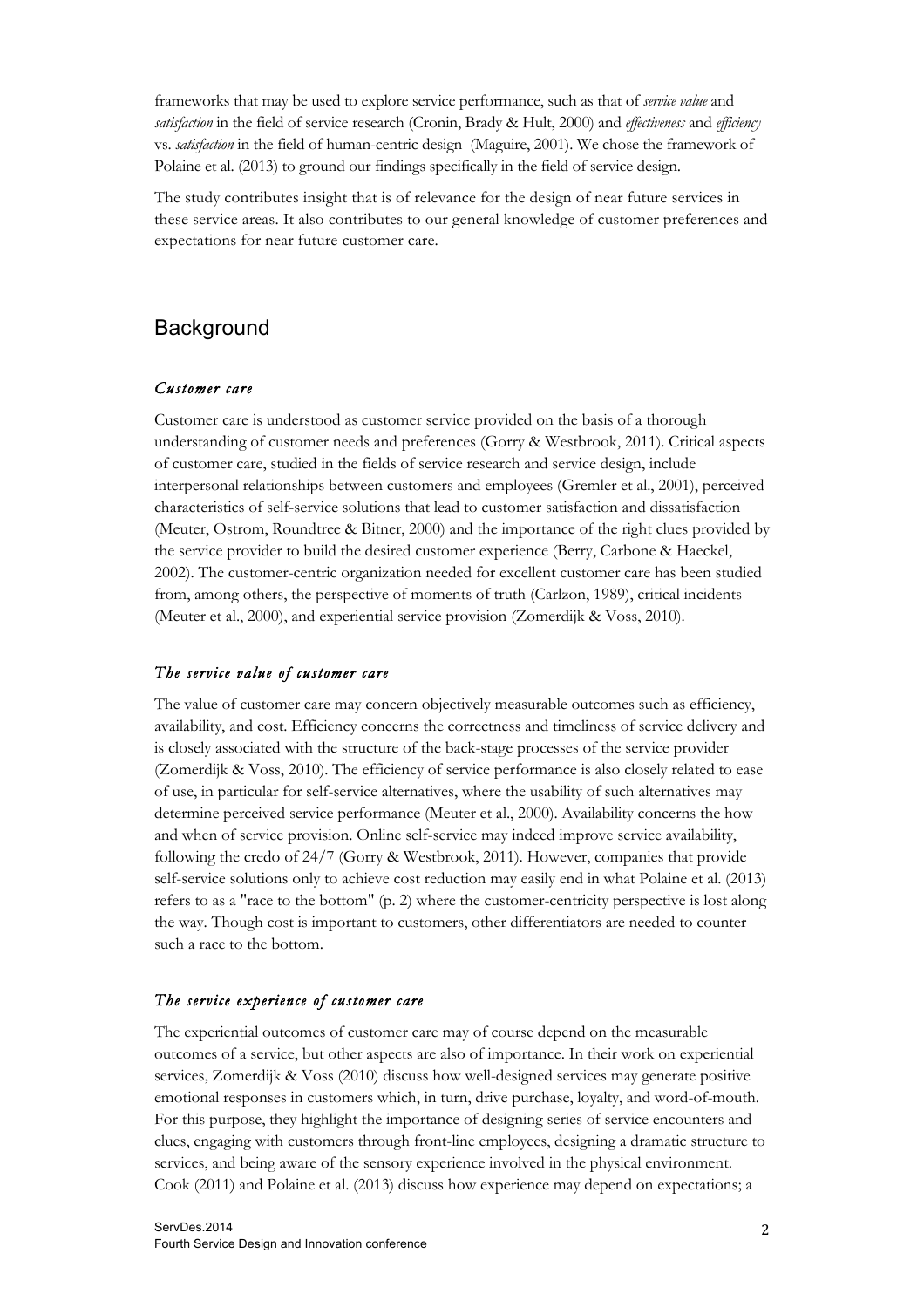positive experience is generated when the service delivery surpasses the customers' expectations, whereas service delivery below expectation generates a negative experience.

The experiential performance of customer care may also depend on the competency and flexibility of the service provider. Competence concerns the ability of the service provider to advise and guide, and may be reflected both through front-line employees and self-service solutions (Gorry & Westbrook, 2011). Flexibility concerns service aspects such as customization (Holmlid, 2009) and personalization (Lee & Park, 2009), including the freedom to choose between self-service and manually served channels (Gorry & Westbrook, 2011).

# Research objective

Many innovations in experiential services are driven by detailed insight of customers (Voss & Zomerdijk, 2007). The aim of this study is to provide customer insight that may be useful in the practical design of future customer care, and that may serve as a general contribution to the scientific field of service design. Such insight serves as a needed complement to trend report and foresight studies (such as James, 2011; Watson, 2011), which, typically, are based on contributions from leading service managers rather than direct customer involvement. To focus the gathered customer insight, we see it as beneficial to target near future services.

The research objective of this study is therefore to explore customer preferences and expectations for customer care in near future services.

Because the study was situated in the context of a research project concerning three particular service sectors, that is, banking, telecom, and logistics, the study findings mainly concern these sectors. However, the centrality of these sectors in current and near future service provision should make this selection of sectors of high general interest.

# Method

To gather exploratory customer insight, we needed to engage customers in open-ended reports on their preferences and expectations to produce findings that were not foreseen prior to the study.

Polaine et al. (2013) distinguish between quantitative *market research*, where the objective is to reach a small number of objective findings on the basis of quantitative data from large amounts of customers, and qualitative *insight research*, where the objective is to generate a large number of insights on the basis of qualitative data from a small number of customers. Such small sample insight research may be exemplified by the observational studies of the empathic design tradition (Leonard & Rayport, 1997).

We wanted to explore customer preferences and experiences on the basis of an insight research approach, while improving the robustness of our findings by involving a somewhat larger number of customers than what is typically done in insight research. Our solution to this method challenge was to employ an online social platform for gathering customer insight, where customers were invited to contribute their insights as free text comments in response to a small number of pre-set topics. All customer comments were made available to all participants, and study participants and moderators alike could reply to, or 'like', any contribution made by others. The online social platform was originally established for user involvement in Living Lab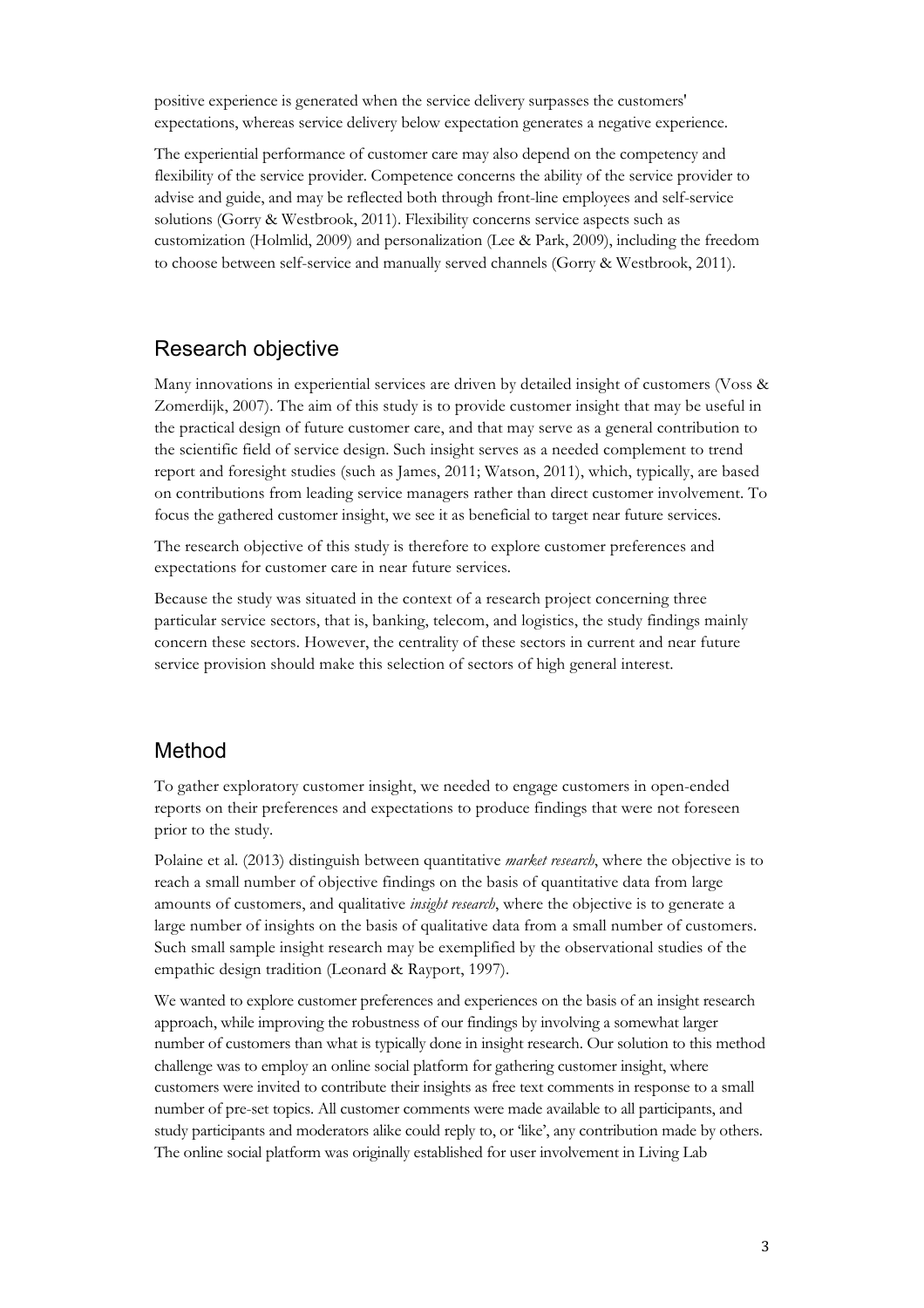innovation processes (Følstad, 2008) and has previously been used for customer feedback in service innovation (Følstad, Fjuk & Karahasanovic, 2012).

The participants were recruited as a sample from an online marketing panel consisting of more than 50.000 individuals who were representative of the Norwegian population. Norway is arguably a suitable location for insight research by means of online social platforms due to relatively high levels of computer literacy and Internet penetration. To ensure the participants' interest in writing free text and engaging in online dialogue, we invited from the panel only those that stated agreement on two initial questions concerning their preference for expressing themselves in writing and their interest in debate.

In January 2013 the participants were asked to contribute in four study tasks. Task 1 concerned excellent customer care independent of service sector; Task 2–4 concerned expectations for near future customer care in the three service sectors of the study.

- » *Task 1: Examples of excellent customer care.* As a warm-up task, we asked our participants to contribute examples of excellent customer care from any sector. This was done to start with a topic that was very concrete and that invited participants to make engaged and detailed comments. This introductory topic also served the purpose of gaining insight in customers' immediate associations with excellent customer care, which could then be compared with the preferences and expectations concerning the three subsequent topics.
- » *Task 2–4: Expectations for customer care in near future banking (Task 2), telecom (Task 3), or logistics services (Task 4).* The participants were briefly reminded of the tremendous changes we have witnessed over the last few years in the given service sector. For example, in Task 2, they were reminded of how banking services have moved from physical banking offices to web-based and mobile platforms. The participants were then instructed to think four years ahead, to the year 2017, share their customer care expectations, and suggest what needs to be changed.

To stimulate conversation, the participants were notified by email if anyone replied to their comments and invited to return to the online platform by means of a direct link to the topic in question. Two study moderators (the first and forth author of this paper), monitored the participants contributions and made replies with follow-up questions, acknowledgements of valuable contributions, or, on a small number of occasions, challenges for controversial contributions. From previous studies, we know that such active moderation could improve the usefulness of the participants' contributions (Følstad, Hornbæk, & Ulleberg, 2013).

To explore customer preferences and expectations, we conducted thematic and content analyses of all answers (Ezzy, 2002). Firstly, we read through the answers in an open-minded manner, to identify themes within the data set. To allow for comparison of preferences and expectations, we established one set of themes to reflect the participants' answers for all four tasks. Secondly, two researchers coded the replies according to the emerging themes. The seven most prominent themes are presented as customer care preferences in Table 1. Interrater reliability was obtained through pilot coding (Cohen's *kappa* ranging between 0.6 and 0.7 for the themes of Table 1), indicating substantial agreement (Landis & Koch, 1977).

# **Results**

A total of 151 participants contributed with comments in our study. The participants were divided nicely across gender (51% female) and spanned ages 21 to 80 years (mean age was 45 years). The participants contributed 555 comments across the four study topics. Comment length averaged 333 characters. Findings from our analyses of the material are presented below in terms of preferences and expectations respectively.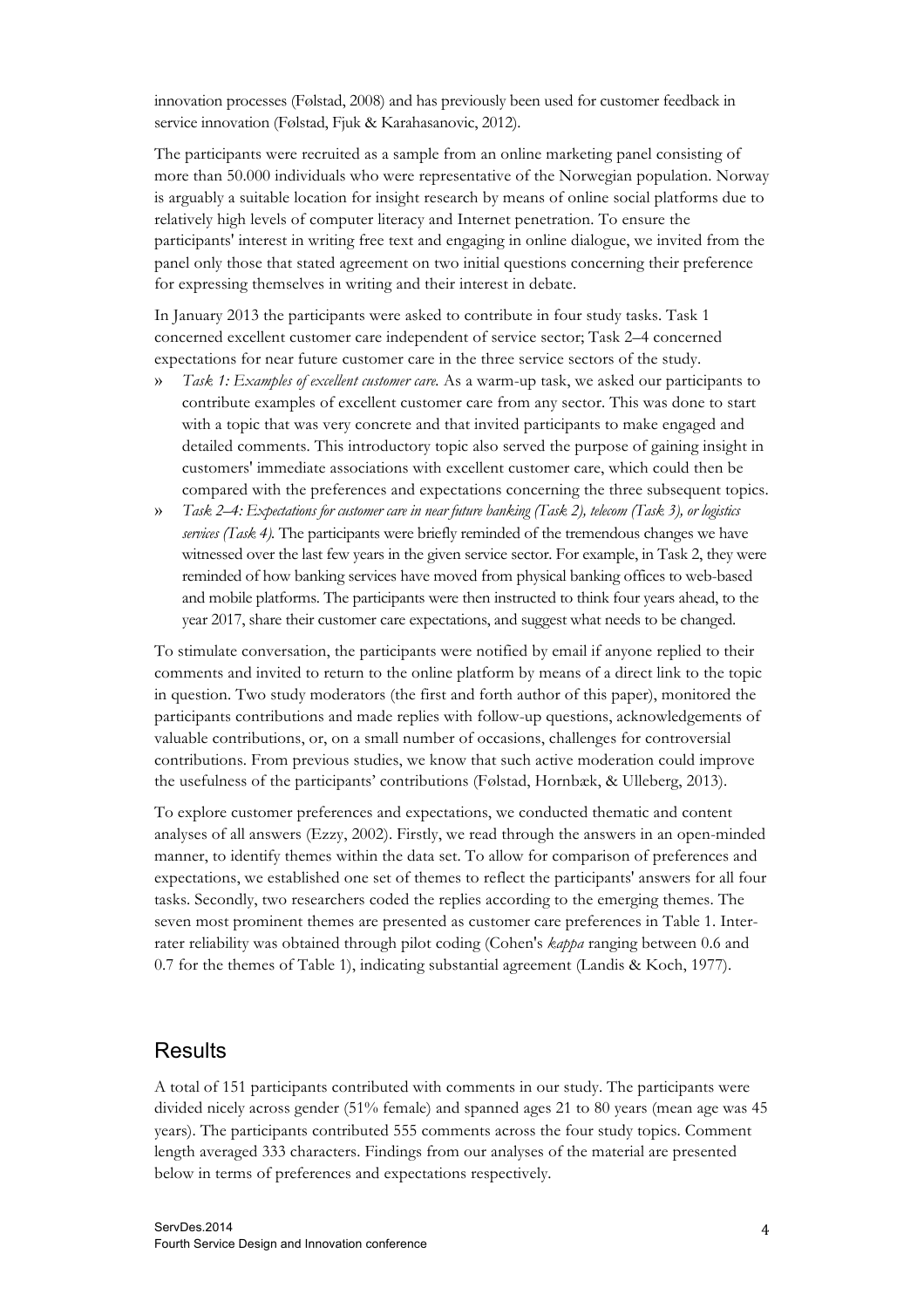## *Preferences for customer care (Task 1)*

The study participants' examples of excellent customer care, contributed in Task 1, provided interesting insights into a wide range of customer preferences. The preferences we identified may be grouped according to the distinction between service value and service experience made by Polaine et al. (2013). For a quick overview, the customer care preferences listed by the participants are grouped according to this distinction in Table 1.

| Service performance types | Identified customer care preferences |
|---------------------------|--------------------------------------|
| Service value             | Efficiency / availability            |
|                           | Cost                                 |
|                           | Ease of use                          |
| Service experience        | <b>Friendliness</b>                  |
|                           | Benevolence                          |
|                           | Competence                           |
|                           | Flexibility                          |

## Table 1: The participants' customer care preferences mapped onto the service **performance types of Polaine et al. (2013)**

**Service value** was strongly associated with the efficiency and availability of customer care; in fact, nearly half (48%) of the Task 1 participant comments concerned such preferences. As stated by one of the participants:

*"In my eyes, customer care should be to the point, speedy, and efficient. Nothing is worse than having to go through four departments to get an answer while the service personnel try to sell you other services."*

However, several of the participants noted that efficiency should not compromise the willingness and ability of customer care personnel to understand the customer. Efficiency is expected, but not seen as incompatible with mindful customer care.

Not surprisingly, the participants highlighted a desire not to be kept waiting for customer care. However, when waiting occurs, excellent customer care requires that the service provider acknowledges the customer and reassures that she has not been forgotten.

*"I find it to be good customer care when the customer is seen. For example, if a waiter, who is busy, gives you an eye and signals that he has seen you and will come to your table as soon as possible, this is very good."*

Some of the participants also discussed the importance of expectation setting and noted that their perceptions of customer care may depend on such expectations.

*"[…] The airline Ryanair has managed the small masterpiece of lowering our expectations. […] I would not call the customer care of Ryanair particularly good, but I assume it is good customer care when you get as expected or what?"*

Very few of the Task 1 comments (3%) concerned cost and ease of use. When asked about memorable examples of customer care, the participants clearly tended to focus on service values related to efficiency and availability rather than cost and ease of use.

**Service experience** was equally important as service value in the participants' examples of excellent customer care. The most frequently mentioned aspect of service experience was what we term *benevolence*. We defined benevolence as customer care that reflects in the service provider a propensity to have the customers' best interests at heart. In Task 1, one-third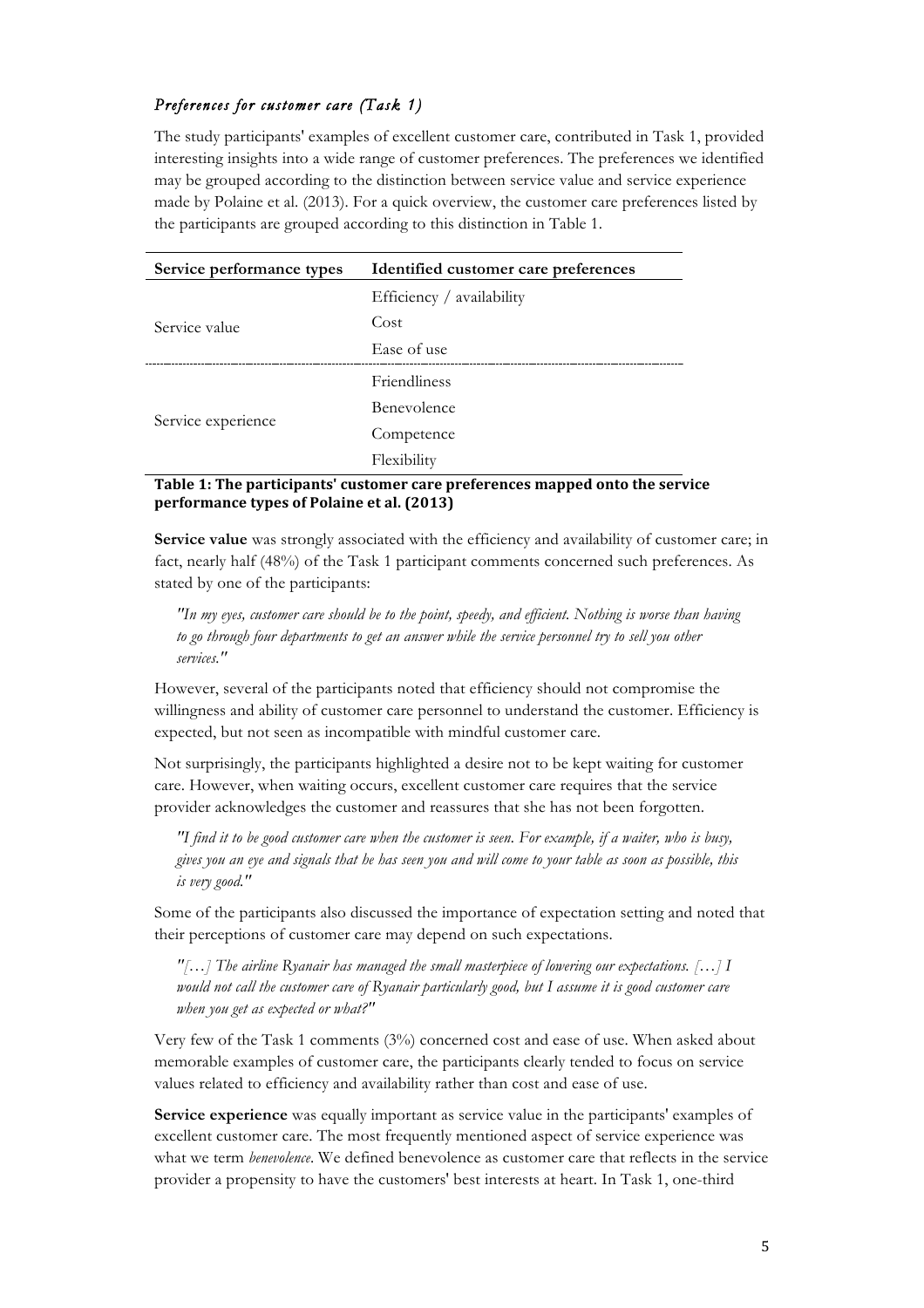(33%) of the participant comments concerned examples of customer care that appear to reflect benevolence in the service provider.

The prevalence of benevolence in the participants' examples of excellent customer care is highly interesting, in particular as it represents a marked opposition to service providers seeking to maximize short-term profit. In these examples, the participants showed their preference for service providers who act in a manner that reflects a long-term interest in their customers' wellbeing. Such acts of benevolence are presented as particularly indicative of excellent customer care when they hold a short-term cost for the service provider.

*"Without us having complained, we were called by [our broadband provider] with a notification that they would compensate poor signal quality by a reduction in the oncoming invoice – this is what I think of as delivering above expectation – totally unexpected and highly confidence-inspiring."*

Friendliness is another aspect of service experience that was markedly present in the examples of excellent customer care, mentioned in 32% of the Task 1 comments. *Friendliness*  refers to customer care conducted in a pleasant, courteous, positive, trustworthy, and not too pushy manner. Several respondents noted that a lack in friendliness might be detrimental to the customer care experience.

Service provider competence was also highlighted as important to excellent customer care, mentioned in 14% of the proffered customer care examples. Though competence arguably can be important also in self-service contexts, the participants mainly addressed competence in the context of manual customer care.

*"My search for new mountain boots ended at [a retail store] where I experienced both competence and good service. Sales personnel that radiate trustworthiness are my favorites. Then I buy."*

Service flexibility was not mentioned in any of the examples of customer care. Clearly, our participants associated more closely excellent customer care with experiential aspects such as benevolence, friendliness, and competence rather than flexibility.

## *Near future expectations (Task 2-4)*

In Task 2–4, the participants provided their expectations for customer care in the near future of banking, telecom, and logistic services. We applied the same set of themes for Task 2-4 as for Task 1. This made it possible to identify differences between customers' general preferences and their near future expectations for customer care in these three sectors.

**Service value** was strongly prevalent also for the participants' expectations concerning customer care. Across all three sectors, the aspect of efficiency and availability was by far the most prominent service expectation, reflected in 53% of the Task 2–4 participant comments. Efficiency expectations concerned response time, timeliness in delivery, and robust recovery from error. Availability expectations concerned working hours for manual service and physical location of offices or pick-up points.

Ease of use was somewhat more prominent in the customer care expectations of Task 2–4 than in the examples of excellent customer care in Task 1. In particular, the participants highlighted an expectation of easy-to-use self-service for online banking. It seems as if the importance of ease of use was readily present in the minds of the participants for sectors where they have had substantial experience in self-service solutions.

*"[…] if I should make a wish for the future, it would be a simpler user interface for online banking. I often have problems in navigating, and which money that have/should/ought to be moved between which account […]"*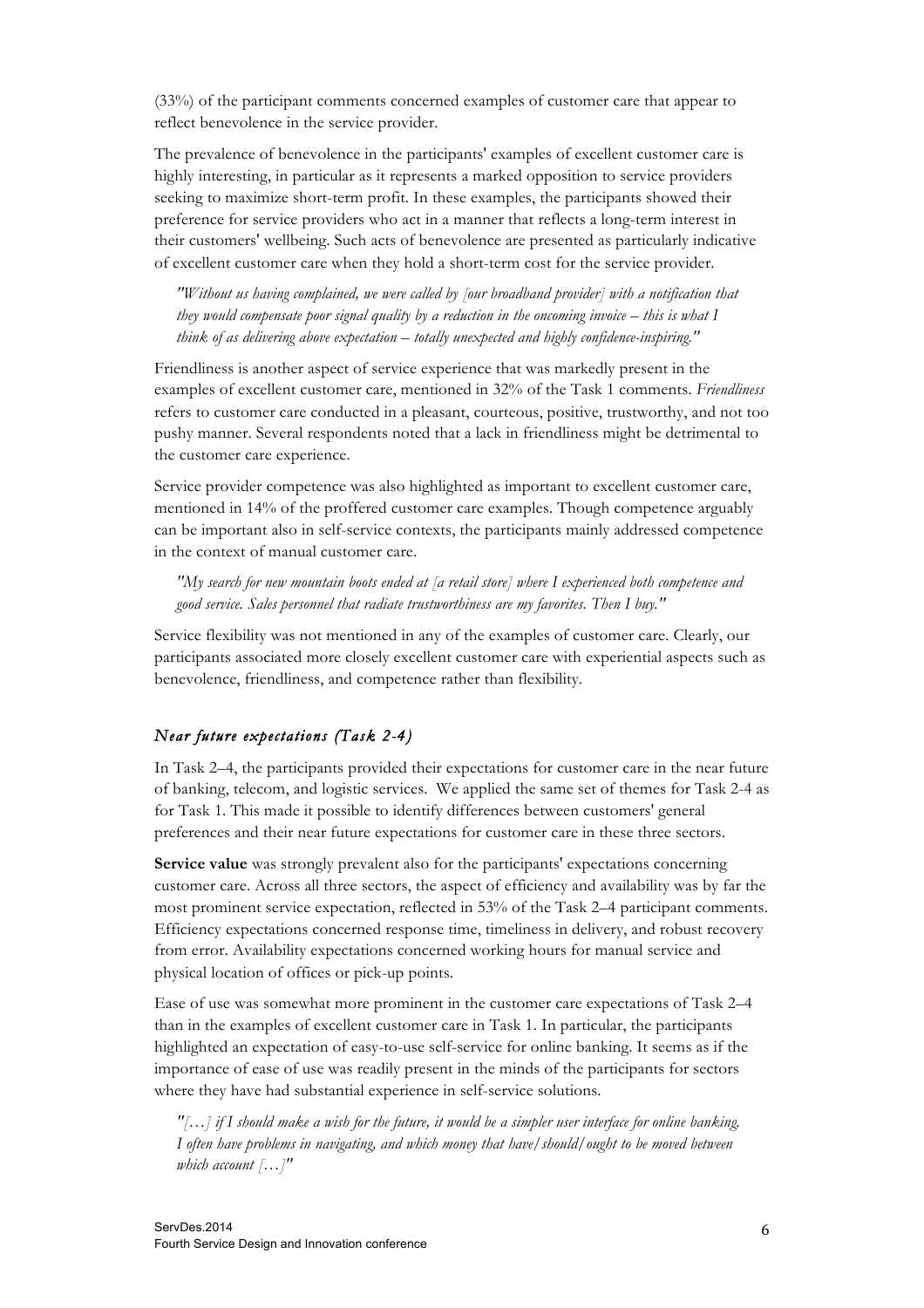Cost was also somewhat more prominent for customer care expectations expressed in Task 2–4, in particular for logistics services, than was the case for the examples in Task 1.

**Service experience** in the comments for Task 2–4 mainly concerned competency and flexibility (mentioned in 28% of the Task 2-4 comments) in service provision rather than friendliness and benevolence (mentioned in 14% of these comments). This is strikingly different from the service experience aspects associated with excellent customer care in Task 1.

The prominence of competency as a customer care expectation was found across all the studied service sectors. The participants expressed an expectation both to be met with knowledge and for this knowledge to be used for advice rather than as part of marketing or sales initiatives. This use of knowledge was argued to increase customers' trust. Some highlighted the need to improve the training of frontline personnel to meet heightened competency demands.

*"[…] in the future (as many of the services will be self-service) it will be important that the provider is accessible and that customer care personnel has thorough knowledge in their fields (invoice, technical, network, subscriptions, etc). […]"*

Flexibility was also a somewhat prominent customer care expectation across all the studied sectors. For telecom providers, participants highlighted a need for flexibility both in terms of channels for customer care and in terms of personally configurable service bundles. For logistic services, participants discussed flexibility in terms of choice in pick-up points as well as choice between self-service and manual customer care. This latter aspect of flexibility was also a particularly noteworthy customer care expectation in the banking sector.

*"To me an online bank, and in particular a mobile bank, has become an important tool that resolves problems with opening hours, etc. I hope that these are continually improved. At the same time, I hope that advisors will still be available to help if one feels lost among all the products of a bank."*

The balance between self-service and manual service in customer care seemed to be one of the more engaging issues for the participants and generated some emotionally charged discussion. In particular, participants disagreed about whether manual customer care was to be expected as a free option. Proponents of free manual customer care argued that such service is sufficiently beneficial to the customers' experience to be a justifiable cost for the service provider, as expressed in the following comment:

*"@anon1: I am happy that your family is good with data. I am afraid not all are as good […]. I think I would like to see the advisor in person when I am about to take up a loan […]"*

Conversely, opponents argued that manual customer care should be seen as a cost to be reduced as much as possible and reserved for premium customers, as expressed below:

*"@anon2: Nothing is for free. For me, banks may have a lot of manned offices, personal customer care, […], but I am not willing to pay the cost for this. […]"*

Interestingly, benevolence and friendliness in customer care were far less present in the participants' near future expectations for the given sectors than they were in their examples of excellent customer care. However, we may still learn something concerning the importance of benevolence and friendliness from the participants' expectations.

In the banking and telecom sectors, some near future expectations concerned products, subscriptions, and services being better fit to the actual needs of the customer, as opposed to being fit mainly to the revenue models of the bank or telecom provider. Such near future expectations arguably are associated with a wish for service providers in these sectors to make it clearer that they have their customers' best interest at heart. As one participant stated, when considering the telecom sector: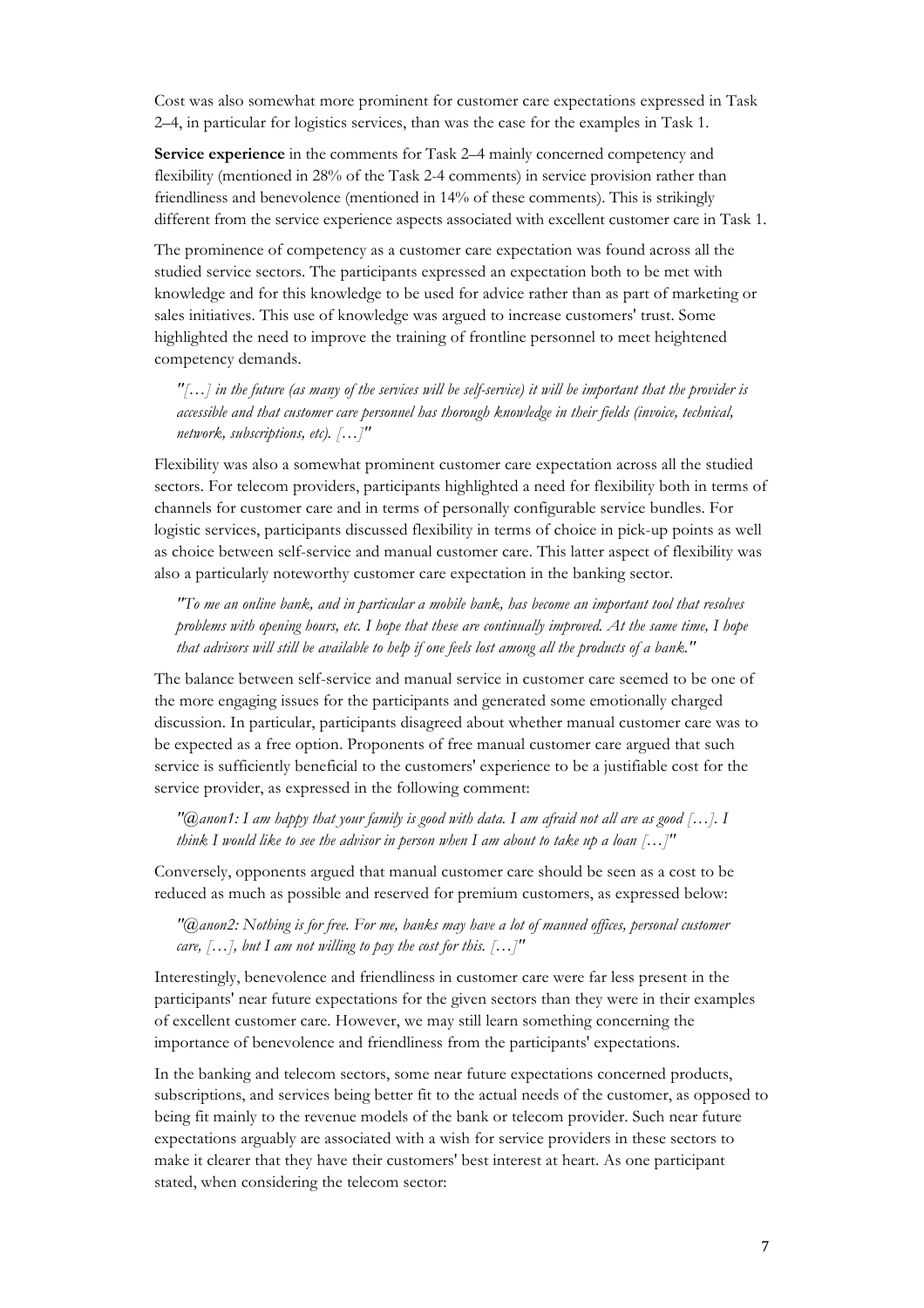*"Good customer care from the telecom operator would be to get help to find the right subscription plan based on one's own actual use, and not having to change operators to get the lowest price. This should be the operator's responsibility."*

For banking and logistic services, some pointed out the importance of friendliness in the personal meeting between the customer and the frontline personnel.

*"[…] a bank which cares and shows interest in my life situation, this is the bank I want."*

# **Discussion**

In her book on customer care, Cook (2011) states, "We have become a service economy. Yet few organizations are truly delighting their customers" (p. 1). The findings from our study provide some insight concerning customers' customer care preferences and near future expectations in key service sectors. In the following sections, we will discuss our findings in terms of their implications for (a) service providers and practical service design and (b) the scientific discipline of service design.

#### *Implications for service providers and practical service design*

The presented study findings hold several implications for service providers and practical service design. In the following, we will discuss three.

Firstly, excellent customer care requires attention to a range of aspects concerning both service value and service experience, something that is in line with the current state of the art (Cook, 2011; Polaine et al., 2013; Stickdorn & Schneider, 2011). Though efficiency is highly appreciated in customer care, the participants also expressed appreciation for the experiential aspects of service provision. Friendliness and benevolence, that is, having the customer's best interest at heart, are important in the personal meeting between customers and frontline personnel; these aspects also need to be addressed when improving the efficiency of customer care (Gorry & Westbrook, 2011). Furthermore, such experiential aspects can also be important in self-service solutions; an interesting service design challenge will be to transfer the friendliness and benevolence that is desired in manual customer care to self-service solutions.

Secondly, though experiential aspects such as friendliness and benevolence in service providers are highlighted in the examples of excellent customer care, the same aspects are nowhere near as prevalent in the customer care expectations for banking, telecom, and logistics services. Hence, we suggest that these service sectors may represent an opportunity for service designers in the future to augment these services with other experiential aspects than what are currently expected by customers, in particular by strengthening the impression of customer care as friendly and benevolent.

Thirdly, though we found that flexibility, cost, and ease of use were widely expected for near future banking, telecom, and logistics services, these aspects were not prevalent in the examples of excellent customer care expressed by participants in Task 1. Possibly, future service designers should work to raise customers' attention to the importance of some of these aspects, in particular flexibility; that is, to clarify for the customers the benefits they are offered by flexible customer service. In particular, the choice between self-service and manual customer care, or a combination of the two, may currently be underplayed as a service benefit.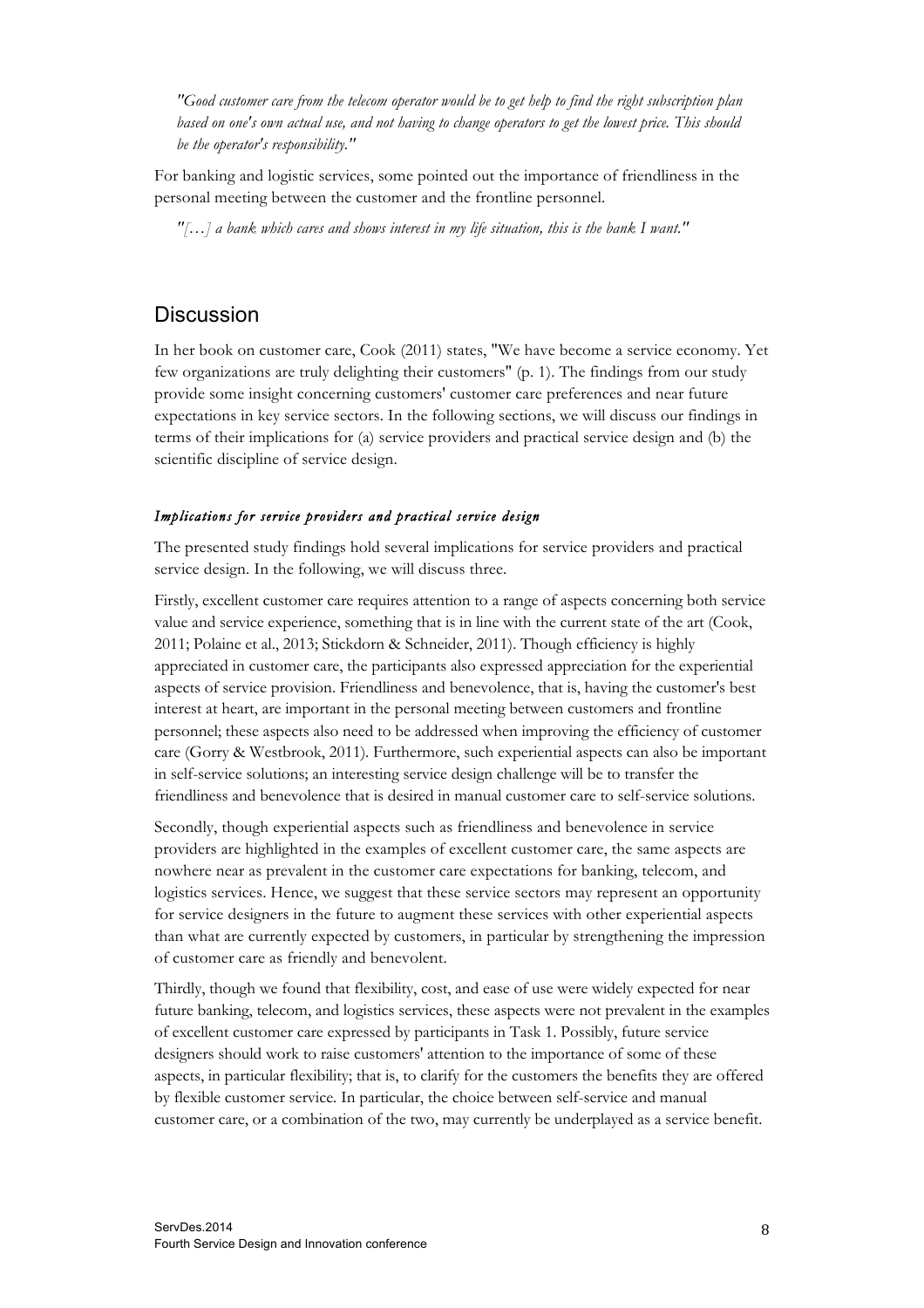#### Implications for the scientific discipline of service design

Our exploratory approach to customer care preferences and expectations gave us some new insights concerning what matters to customers. While the literature provides ample insight concerning the importance of experiential aspects in service design (Zomerdijk & Voss, 2010) and customer care (Gorry & Westbrook, 2011; Gremler et al., 2001), as well as how to achieve a positive customer experience (Cook, 2011; Polaine et al., 2013; Stickdorn & Schneider, 2011), less is written on the actual experiences that we want customers to have.

In this study, we established a set of concepts to analyse our data, presented in Table 1. While some of these concepts are well-established, such as *efficiency*, *availability*, and *competence*, others are less familiar, in particular the concept of *benevolence*. To understand the experiential needs and desires of customers, we may need to expand our technical vocabulary to be able to precisely point out and design for the experiences that we want to evoke in the customer.

We do not argue that the presented set of concepts is complete or adequate for understanding customer experience across service contexts. However, we believe that for such sets of concepts to be available in practical service design they need to be established within the science of service design. Possibly, our methodological approach of gathering customer insight through an online social platform may represent an interesting middle way, between what Polaine et al. (2013) discuss as insight research and market research, to establish such concepts for customers' experiences. In this approach, some of the in-depth character of, for example, the observational studies of empathic design is traded for the robustness of market research.

#### *Conclusion*

We have presented the findings from a study on customer preferences and near future expectations for customer care. We have discussed how the study findings may have both practical and scientific implications. Our study has its limitations; in particular, we focused on one single country and three service sectors. In consequence, the generality of the findings may be limited to service contexts that are sufficiently similar to those of this study. Nevertheless, our findings provide relevant insight for both practitioners and researchers in service design. We hope that this study motivates researchers to further explore customers' expectations and preferences for customer care and customer experience in service design.

# Acknowledgement

This study was conducted as part of the project Customer Care 2015, supported by the Norwegian Research Council BIA programme (NRC project number 219800).

## References

- Baines, T. S., Lightfoot, H. W., Benedettini, O., & Kay, J. M. (2009). The servitization of manufacturing: a review of literature and reflection on future challenges. *Journal of Manufacturing Technology Management, 20*(5), 547-567.
- Berry, L. L., Carbone, L. P., & Haeckel, S. H. (2002). Managing the Total Customer Experience. *MIT Sloan Management Review, 53*(3), 85-89.

Carlzon, J. (1989). *Moments of truth*. New York, NY: Harper.